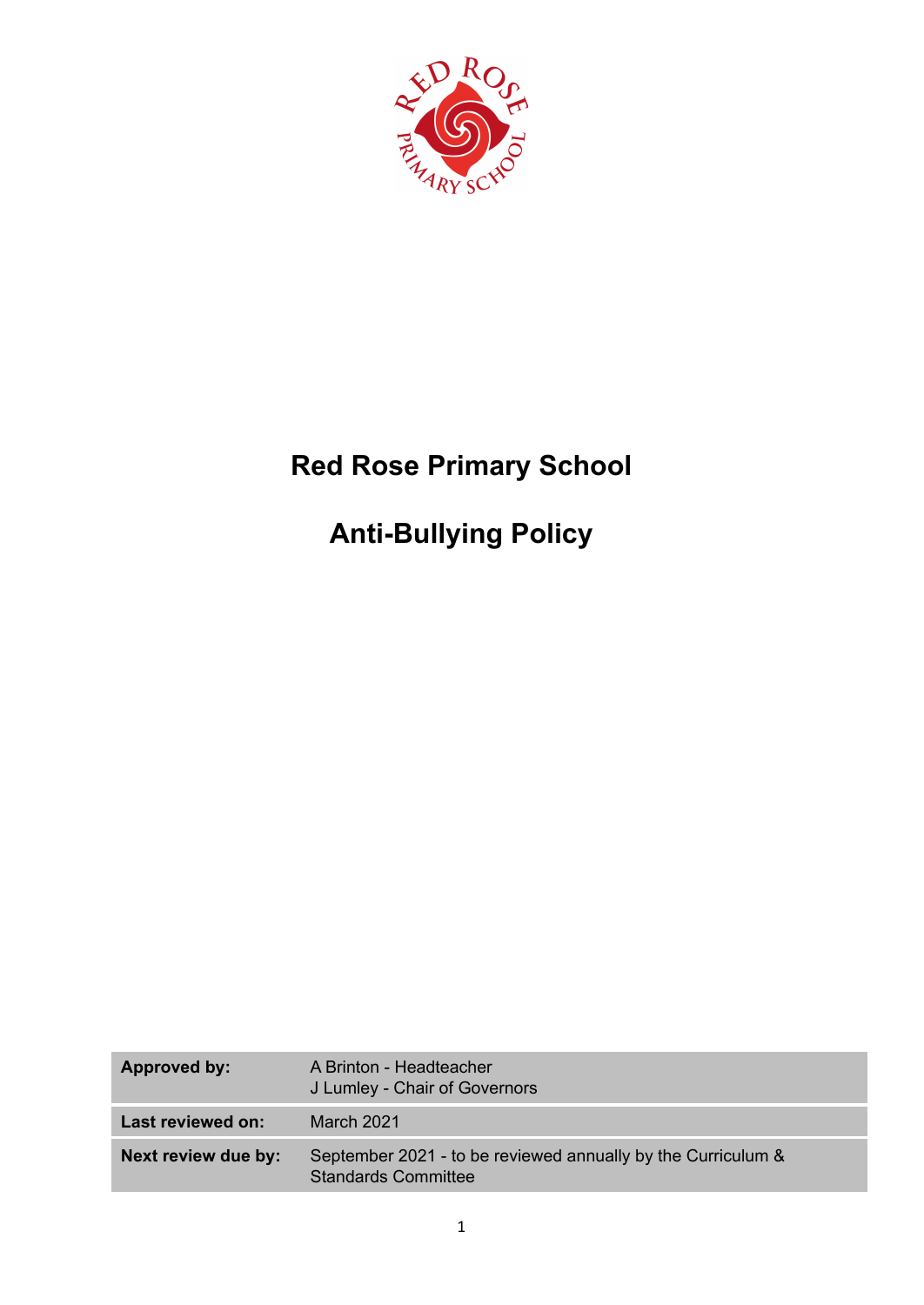

Our school, Red Rose Primary School, believes that bullying-whether between child and child, adult and child or adult and adult-is an inappropriate social interaction which can have a long term damaging effect upon both the victim and the perpetrator. Our school recognises that bullying is a major concern for many pupils, parents and teachers and that it can have an impact on school attendance and school performance. It is the responsibility of **all** within school to take incidents of bullying seriously.

## **Definition:**

Bullying can be defined as the intentional abuse of power by an individual or group in relation to another individual or group with the intention of causing distress. The bullying may be physical, sexual, verbal or psychological in nature. It may occur frequently or infrequently and it should be taken seriously even if it has only occurred on a few occasions. In more serious instances, bullying may be viewed as child abuse, whether this occurs between an adult and child or a child and a child.

Not all aggressive behaviour is bullying. Particularly in younger children, behaviour which appears to be bullying may be exhibited without the intention or awareness that is causes distress.

## **Attitude Towards Bullying**

Bullying is an extremely complex phenomenon which evokes a variety of responses, many of which are unproductive and may actually contribute towards it continuation:

- Many children see adults as powerless to stop bullying and therefore do not report it when it occurs.
- Many children view bullying as a normal but distressing part of school life.
- Many children and their parents see bullying as part of the ritual which takes place in school, especially when transferring from one phase to the next.
- There is a concern on the part of some parents that schools are ineffective at dealing with bullying.

Where these attitudes exist, they must in themselves be addressed as bullying and be tackled accordingly.

## **The Effects Of Bullying**

Bullying, or the fear of being bullied affects many people, both children and adults. Research suggests that approximately half of the mothers with children at school viewed bullying as the worst problem their child was likely to face at school.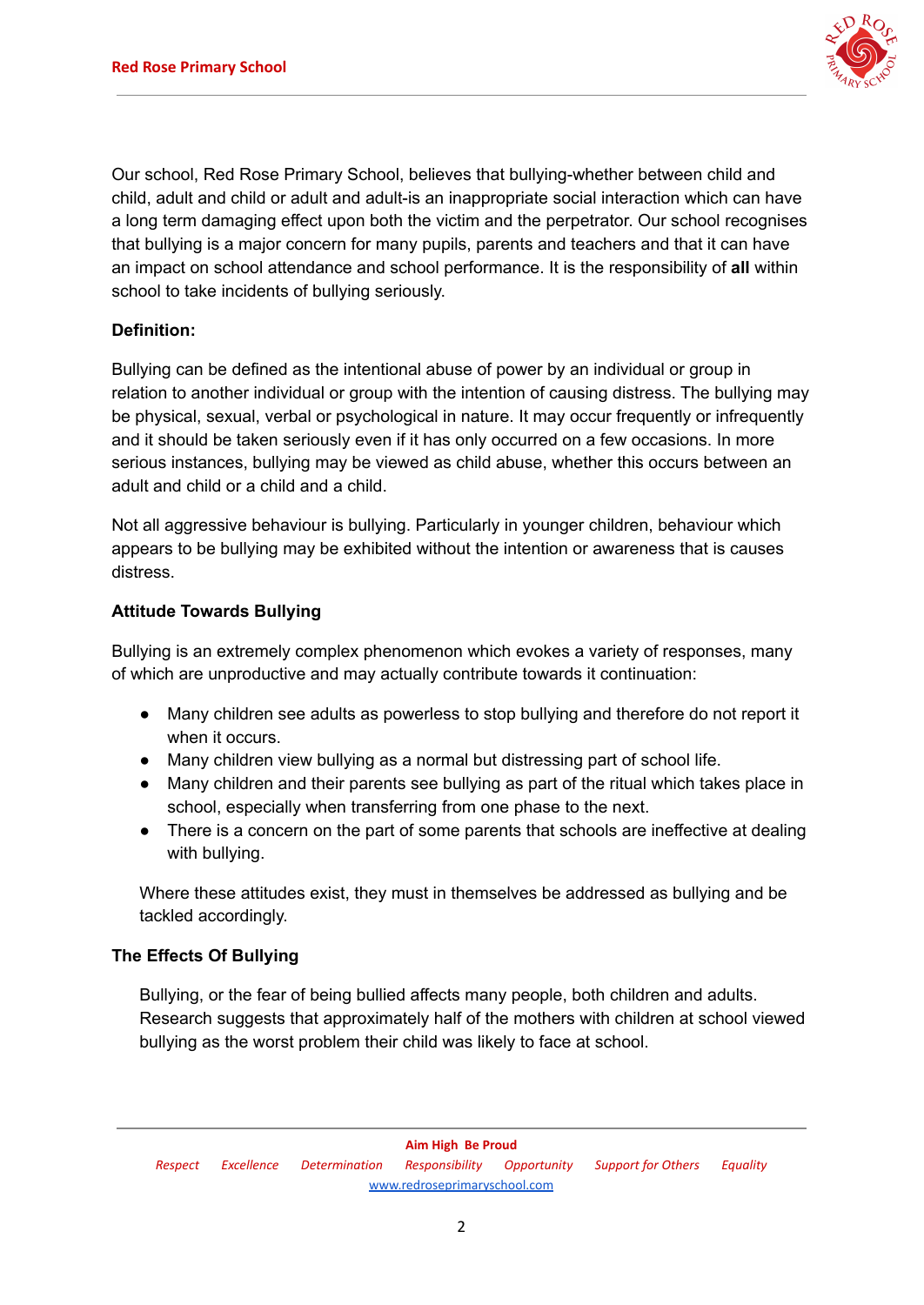

Children who observe or hear about bullying may live in fear that it will be their turn next. Children who are bullied or live in fear of being bullied may attempt to avoid school, find it hard to concentrate on the curriculum and consequently their educational performance will deteriorate. Children may even attempt to imitate bullying behaviour or join in it in order to avoid being bullied themselves. Bullying affects all children in all schools.

## **Entitlement**

All children have the right to enjoy to the fullest possible extent the benefits of educational provision offered by the school. In order to maximise these benefits children need to be educated in an environment which:

- Is safe and caring
- Provides challenges which are non-threatening
- Encourages children to feel secure
- Values children's opinions and involves them, where appropriate, in the determining of school policy and rules – "Pupil Voice".
- Shows an awareness of children's individual needs and attempts to meet these.

Our school, Red Rose Primary, believes that when a child claims to have been bullied or is suspected of being bullied he/she is entitled to expect:

- That he/she will be listened to in an appropriate setting and that every effort will be made to establish the facts.
- That appropriate action will be taken to address the child's concerns and to ensure that there will be no recurrence.
- That the action the school intends to take will be made clear to the child, and, if appropriate, to the child's parents.

Our school, Red Rose Primary, believes that children who are suspected of bullying another child are entitled to expect:

- That he/she will be listened to in an appropriate setting and that every effort will be made to establish the facts.
- To know what action the school can and will take.
- That they will be supported in dealing with any difficulty which has led to their behaviour.

The school, Red Rose Primary, believes that parents are entitled to expect that:

- Their child/children will be educated in an environment which is safe and caring and is not characterised by violence and intimidation.
- The school will take responsible steps to prevent bullying occurring.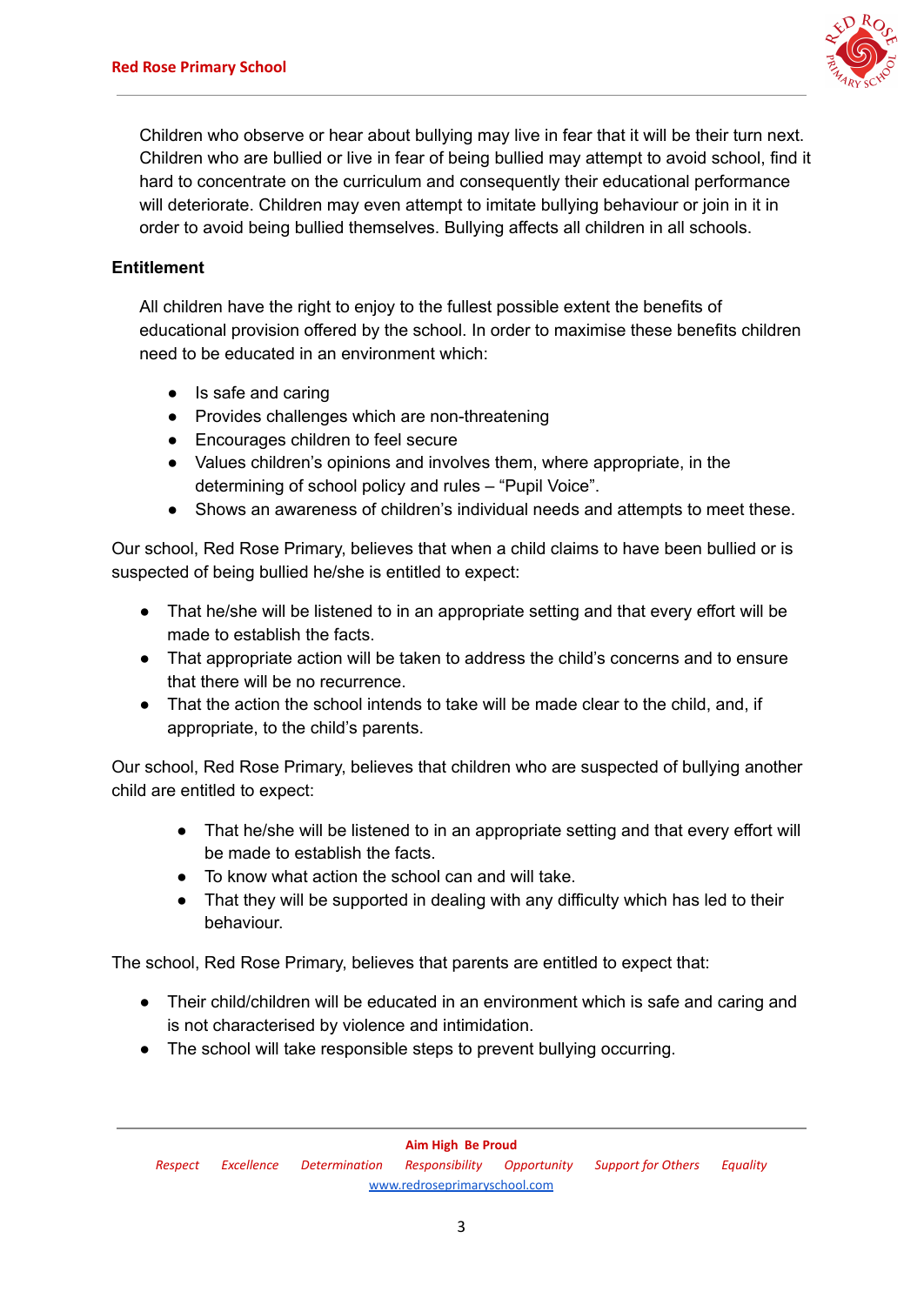

- Any bullying incident which is reported will be investigated according to the school's guidelines.
- Any bullying incident which is found to have taken place will be dealt with in line with the school guidelines.

## **AIMS**

The aim of our school is to prevent bullying within the school. At Red Rose Primary School we believe that we should take steps to ensure that:

- All staff, parents, pupils and governors at the school are aware that bullying is viewed seriously.
- A whole school policy for bullying has been developed.
- Guidelines are developed which make clear to pupils, parents and staff the steps which will be taken when bullying is reported.

Our school recognises that the ethos and atmosphere within a school can affect the amount of bullying which occurs. Our whole school policy on bullying is aware of the importance of:

- Encouraging and listening, a telling and believing environment where concerns of the individual are taken seriously and dealt with appropriately.
- Encouraging the views of the school as a community where each individual has an important and valued role to play.
- Munising confrontations and encouraging mutual respect and concern for others feelings.
- Adults providing good models of behaviour and avoiding bullying behaviour.
- Developing a sense of common purpose between staff, pupils, parents and governors.
- Consistent use of clearly defined procedures for dealing with any inappropriate social behaviour.
- Providing a positive learning environment and appropriate curriculum for all pupils.
- Positive encouragement of co-operative behaviour.
- Rewarding non-aggressive behaviour.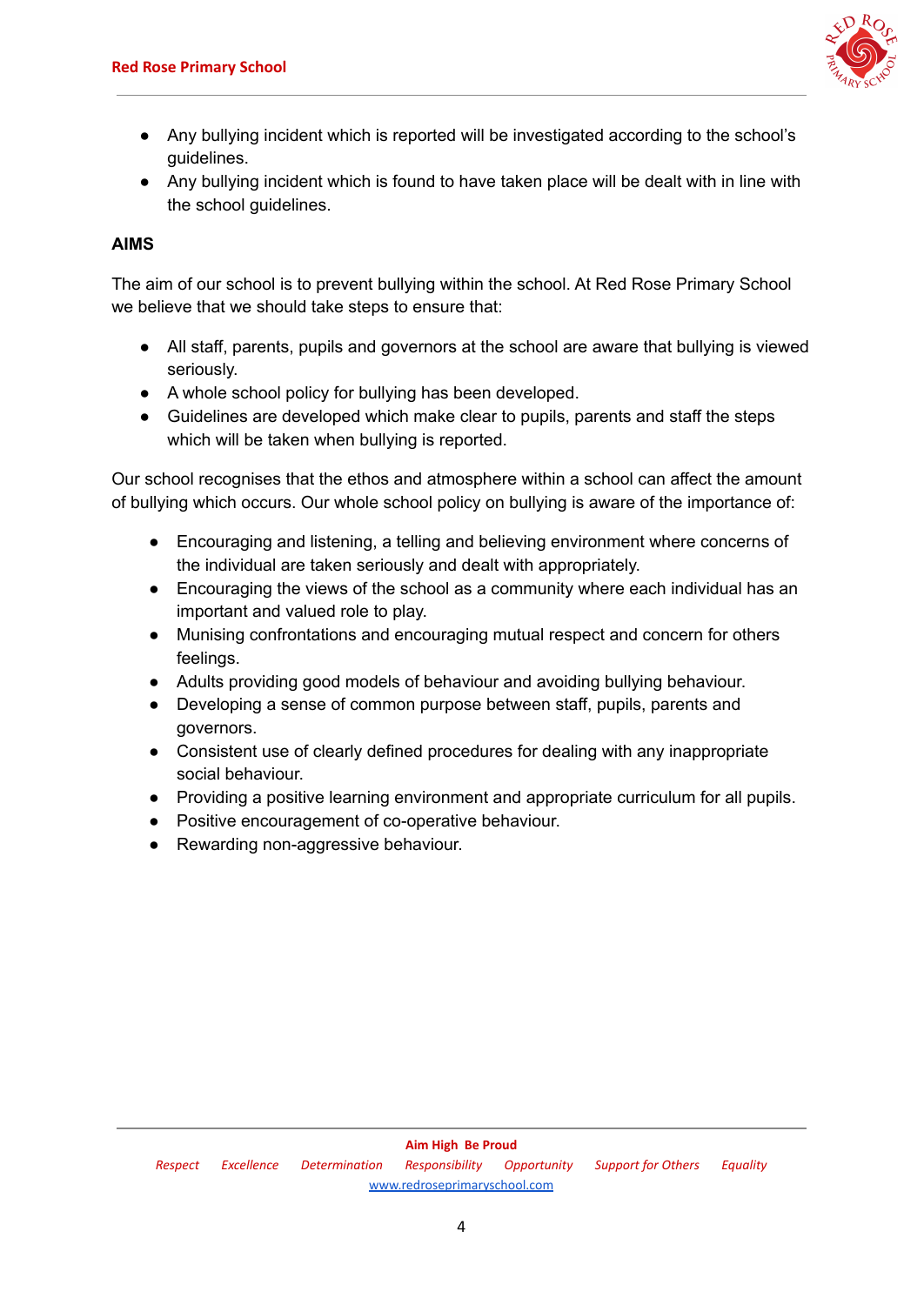

## **Policy into Practice**

The following signs may indicate that a child is being bullied:

- Cuts, bruises or aches and pains which are not adequately explained
- Clothes or possessions belonging to the child are damaged or lost.
- The child requests money or starts stealing.
- The child starts going to school or returning from school at an earlier or later time.
- The child starts taking different routes to school.
- The child starts to refuse to go outside at break times or refuses to stay at school for school dinners.
- The child requests to change class or school.
- Reluctance to attend school.

## **Symptoms of stress:**

Any marked change in a child's behaviour, especially in well-established patterns of behaviour may indicate that the child is under stress:

- The child's behaviour may become immature, reverting to a previous behaviour such as thumb sucking or tantrums.
- The child may become withdrawn, clingy, moody, aggressive, unco-operative or non-communicative.
- The ability to concentrate may diminish and school performance may deteriorate
- There may be sleep or appetite problems.

In some cases, bullying may be a cause of stress. But in other cases, it may be family difficulties, drug abuse or some other problem may be the cause. Whatever the cause, sensitive enquiries need to be carried out and help made available to the child.

## **Staff members confronted by bullying:**

- Deal with it promptly.
- Create the right atmosphere.
- Talk to the bully in general terms.
- Talk to the person being bullied in general terms.
- Listen sympathetically and ask open questions.
- Inform the Headteacher or Deputy Headteacher.
- Investigate, take notes and see witnesses individually.
- Keep parents of those involved informed.
- Monitor the situation/withdraw privileges/create a structure approach to free time sessions.